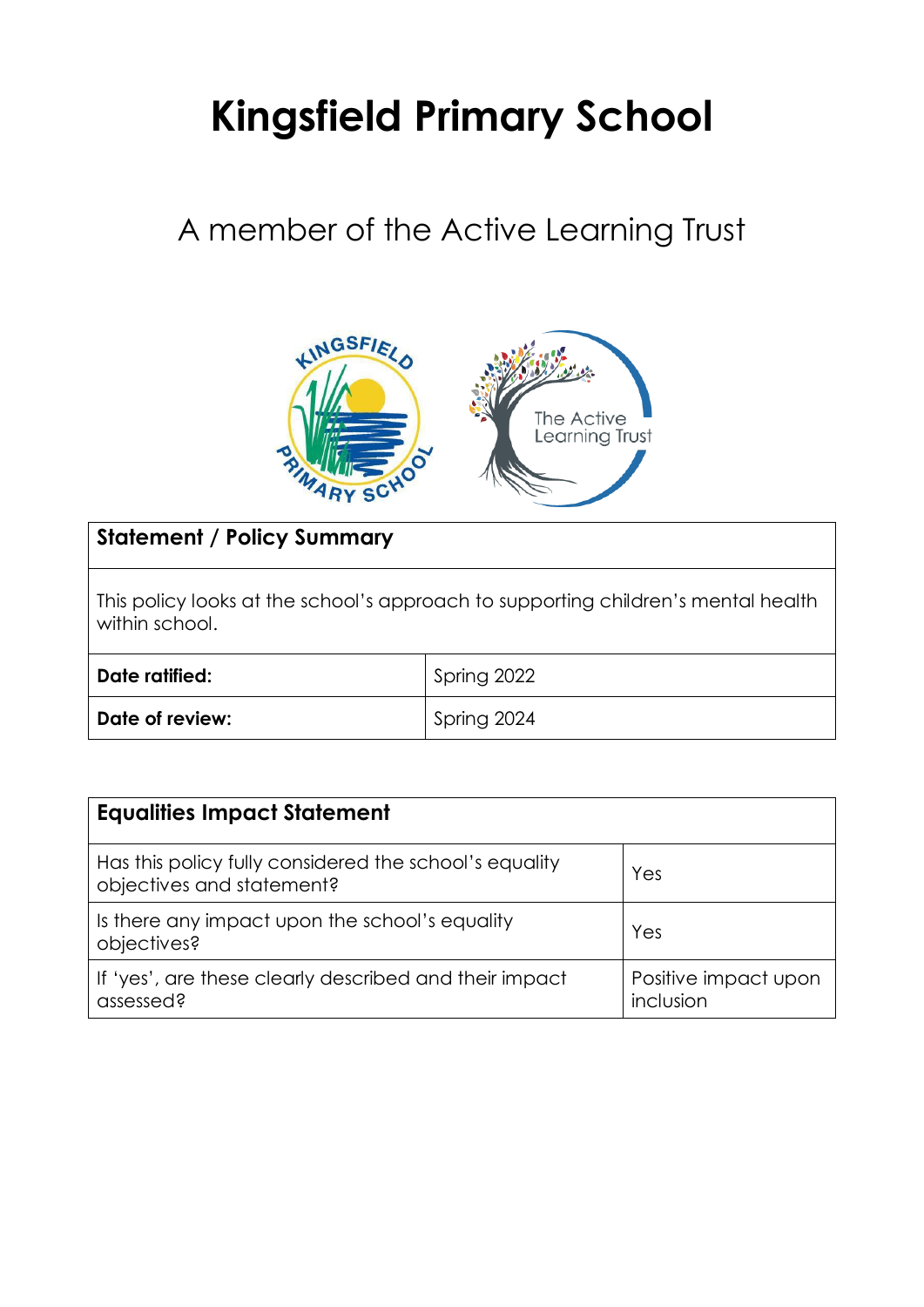#### Inclusion Lead: Mrs. Lauren Read SEMH Lead: Miss. Laura Mills Designated Personnel: Mrs. Kate Coates, Mrs. Lauren Read and Miss. Laura Mills Mental Health Lead(s): Mrs. Kate Coates and Mrs. Lucy Culyer

#### **1.0 Why mental health and wellbeing is important**

- 1.1 At Kingsfield Primary School, we aim to promote positive mental health and wellbeing for our whole school community (children, staff, parents and carers), and recognise how important mental health and emotional wellbeing is to our lives in just the same way as physical health. We recognise that children's mental health is a crucial factor in their overall wellbeing and can affect their learning and achievement. All children go through ups and downs during their school career and some face significant life events. In 2017, about 1 in 10 children aged 5 to 16 had a diagnosable mental health need and these can have an enormous impact on quality of life, relationships and academic achievement. In many cases it is life-limiting.
- 1.2 The Department for Education (DfE) recognises that "in order to help their children succeed; schools have a role to play in supporting them to be resilient and mentally healthy". Schools can be a place for children and young people to experience a nurturing and supportive environment that has the potential to develop self-esteem and give positive experiences for overcoming adversity and building resilience. For some, school will be a place of respite from difficult home lives and offer positive role models and relationships, which are critical in promoting children's wellbeing and can help engender a sense of belonging and community.
- 1.3 Our role in school is to ensure that children are able to manage times of change and stress, and that they are supported to reach their potential or access help when they need it. We also have a role to ensure that children learn about what they can do to maintain positive mental health, what affects their mental health, how they can help reduce the stigma surrounding mental health issues, and where they can go if they need help and support.
- 1.4 Our aim is to help develop the protective factors which build resilience to mental health problems and to be a school where:
	- All children are valued and respected
	- Children have a sense of belonging and feel safe
	- Children feel able to talk openly with trusted adults about their problems without feeling any stigma
	- Positive mental health is promoted and valued
	- Bullying is not tolerated

#### **2.0 The purpose of the policy**

- 2.1 This policy sets out:
	- How we promote positive mental health
	- How we prevent mental health problems
	- How we identify and support children with mental health needs.
	- How we train and support all staff to understand mental health issues and spot early warning signs to help prevent or address mental health problems
	- Key information about some common mental health problems
	- Where parents, staff and children can get further advice and support

#### **3.0 Definition of mental health and wellbeing**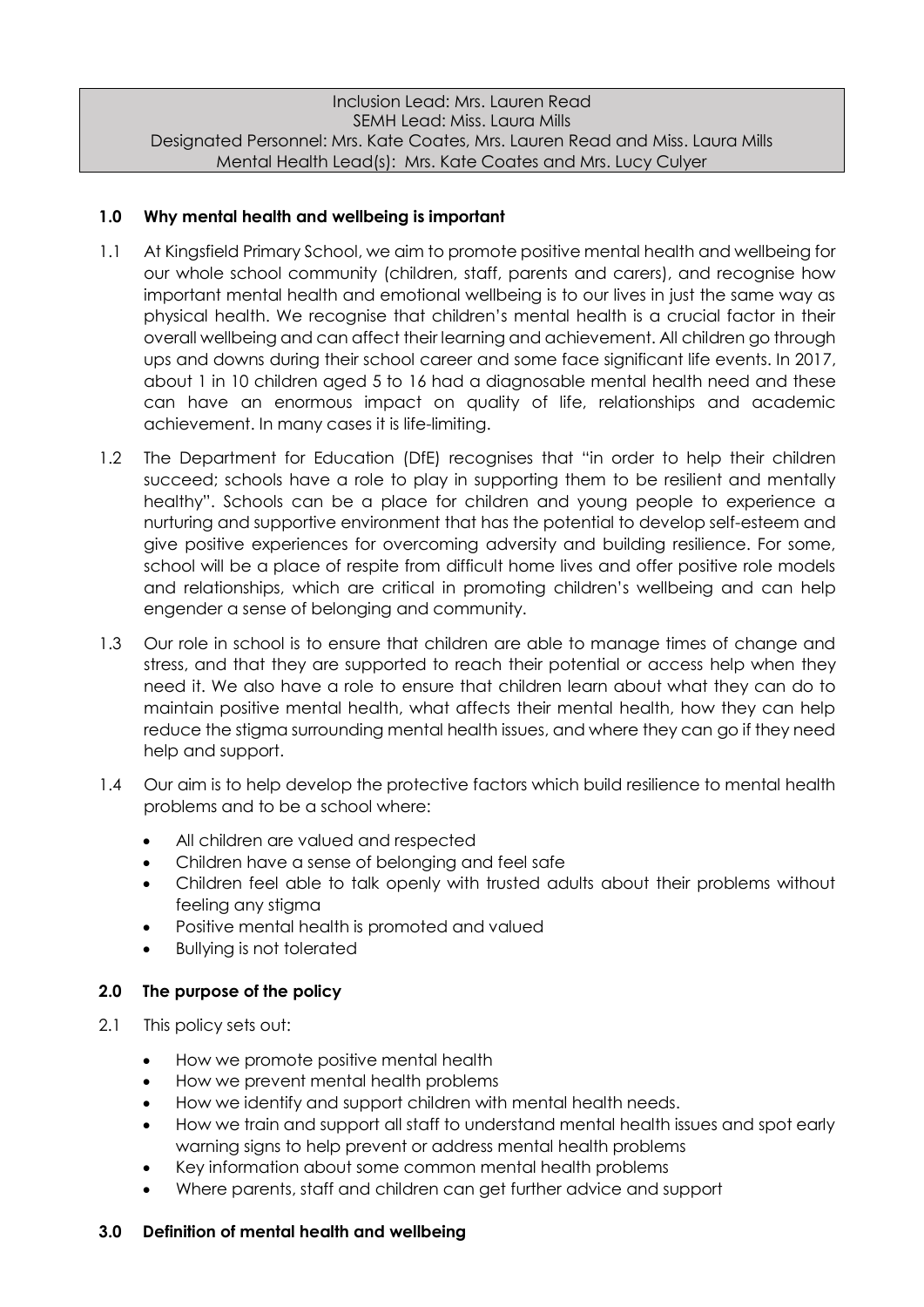- 3.1 We use the World Health Organisation's definition of mental health and wellbeing *"a state of well-being in which every individual realises his or her own potential, can cope with the normal stresses of life, can work productively and fruitfully, and is able to make a contribution to her or his community".*
- 3.2 Mental health and wellbeing is not just the absence of mental health problems. We want all children/young people to:
	- Feel confident in themselves
	- Be able to express a range of emotions appropriately
	- Be able to make and maintain positive relationships with others
	- Cope with the stresses of everyday life
	- Manage times of stress and be able to deal with change
	- Learn and achieve.

#### **4.0 Links to other policies**

4.1 This policy links to our policies on Safeguarding, Anti-bullying, SEND and PSHE. Links with the school's Behaviour Policy are especially important because behaviour, whether it is disruptive, withdrawn, anxious, depressed or otherwise, may be related to an unmet mental health need.

#### **5.0 A whole school approach to promoting positive mental health**

5.1 We take a whole school approach to promoting positive mental health that aims to help children become more resilient, happy and successful and to prevent problems before they arise.

This encompasses the following aspects:

- Creating an ethos, policies and behaviours that support mental health and resilince, and which everyone understands.
- Helping children to develop social relationships, support each other and seek help when they need it.
- Helping children to be resilient learners.
- Teaching children social and emotional skills and an awareness of mental health.
- Early identification of children who have mental health needs and planning support to meet their needs, including working with specialist services.
- Effectively working with parents and carers.
- Supporting and training staff to develop their skills and their own resilience.
- 5.2 We also recognise the role that stigma can play in preventing understanding and awareness of mental health issues. We therefore aim to create an open and positive culture that encourages discussion and understanding of these issues.

#### **6.0 Staff roles and responsibilties, including those with specific responsiblities**

- 6.1 We believe that all staff have a responsibility to promote positive mental health and need to understand about protective and risk factors for mental health. Some children will require additional help and all staff should have the skills to look out for early warning signs of mental health problems and ensure that children with mental health needs get early intervention and the support they need.
- 6.2 All staff understand about possible risk factors that might make some children more likely to experience problems, such as: physical long-term illness, having a parent who has a mental health problem, death and loss, including loss of friendships, family breakdown and bullying. They should also understand the factors that protect childrne from adversity, such as self-esteem, communication and problem-solving skills, a sense of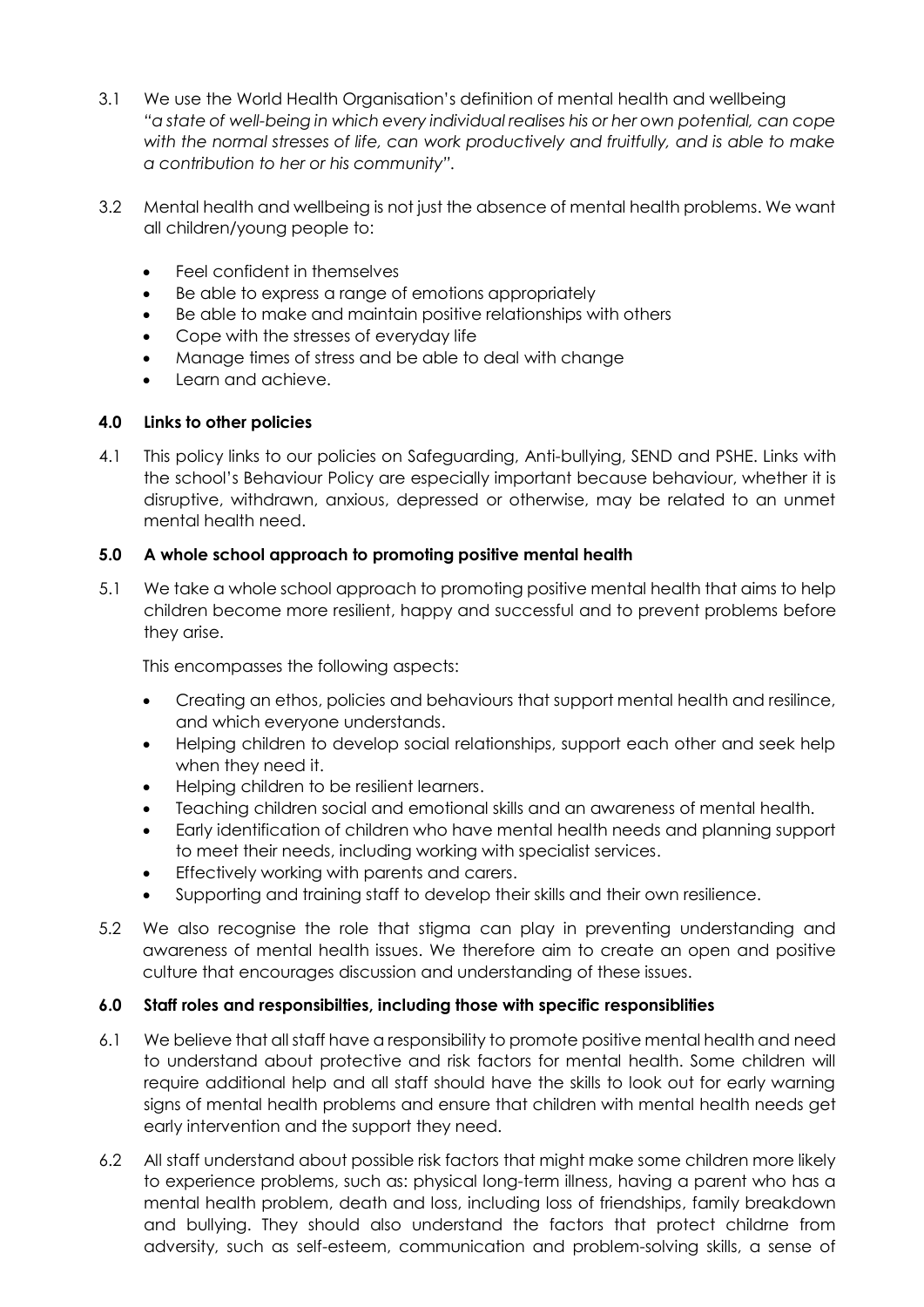worth and belonging and emotional literacy (see appendix 1 on risk and protective factors).

6.3 Within the school the Social, Emotional, Mental Health (SEMH) lead and Inclusion Lead work closely with the mental health champions to ensure mental health is a school priority.

#### SEMH and ELSA Practitioners:

 Deliver high quality interventions to support children who are struggling with their mental health.

#### Mental Health Leads

- Leads and works with other staff to coordinate whole school activities to promote positive mental health and wellbeing.
- Provides advice and support to staff and organises training and updates.
- Leads on PSHE teaching about mental health.
- Trained Mental Health Champions.

#### SEMH Lead

 Is the first point of contact with mental health services, and makes individual refferals to them.

#### Inclusion Lead

- Works alongside the SEMH Lead to ensure appropriate provision and services are accesed.
- 6.4 We recognise that many behaviours and emotional problems can be supported within the School environment, or with advice from externaal professionals. Some children will need more intensive support at times, and there are a range of mental health professionals and organisations that provide support to children with mental health needs and their families.

#### **7.0 Supporting children's positive mental health**

- 7.1 We believe our school has a key role in promoting children's positive mental health and helping to prevent mental health problems. Our school has developed a range of strategies and approaches including:
	- Campaigns and assemblies to raise awareness of mental health including the work of YoungMinds and Children's Mental Health week.
	- Weekly class-based wellbeing assemblies.
	- Bespoke packages of support for identified individuals.
	- Transitions are carefully planned for to ensure they support children's mental health, especially the transition between Year 6 and Secondary.
	- Circle time within class as needed.
	- Displays and information around the school about positive mental health and where to go for help and support.
	- Nurture groups and access to ELSA support.
	- Resilience frameworks completed for each class to support individual needs.
- 7.2 Through PSHE we teach the knowledge and social and emotional skills that will help children to be more resilient, understand about mental health and be less affected by the stigma of mental health problems.

#### **8.0 Identifying, referring and supporting children with mental health needs**

8.1 Our approach: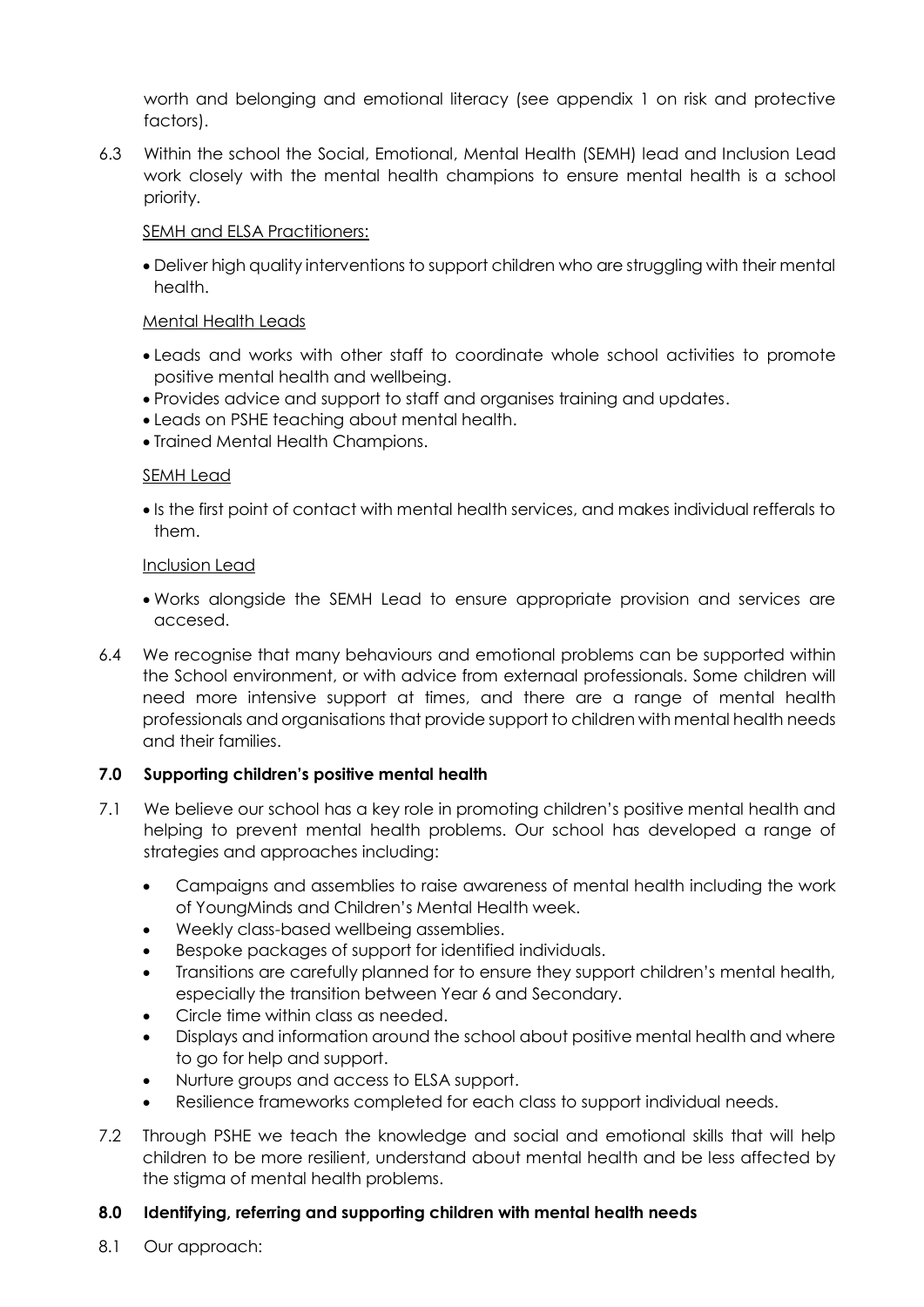- Provide a safe environment to enable children to express themselves and be listened to
- Ensure the welfare and safety of children are paramount
- Identify appropriate support for children based on their needs using THRIVE
- Involve parents and carers when their child needs support
- Involve children in the care and support they have
- Monitor, review and evaluate the support with children and keep parents and carers updated.

#### **9.0 Early identification**

- 9.1 Our identification system involves a range of processes. We aim to identify children with mental health needs as early as possible to prevent things getting worse. We do this in different ways including:
	- Analysing behaviour, exclusions, medical record and attendance.
	- Using Boxall profiling termly to identify children who may need support.
	- Staff to report concerns about individual children to the relevant leads.
	- Pupil progress meetings half termly.
	- Regular meetings for staff to raise concerns.
	- Gathering information from previous school at transfer.
	- Parents' evenings.
	- Enabling children to raise concerns to any member of staff.
	- Enabling parents and carers to raise concerns to any member of staff.
- 9.2 All staff at Kingsfield Primary School have read the protective and risk factors (Appendix 1), types of mental health needs (Appendix 2) and signs that might mean a pupil is experiencing mental health problems. Any member of staff concerned about a pupil will take this seriously and talk to the Mental Health Lead, Inclusion Lead or Safeguarding leads.
- 9.3 These signs might include:
	- Isolation from friends and family and becoming socially withdrawn.
	- Changes in activity or mood or eating/sleeping habits.
	- Failing academic achievement.
	- Talking or joking about self-harm or suicide.
	- Expressing feelings of failure, uselessness or loss of hope.
	- Secretive behaviour.
	- An increase in lateness or absenteeism.
	- Not wanting to do PE or get changed for PE.
	- Wearing long sleeves in hot weather.
	- Drugs or alcohol misuse.
	- Phyiscal signs of harm that are repeated or appear non-accidental.
	- Repeated phyiscal pain or nausea with no evident cause.
- 10.4 Staff are aware that mental needs, such as anxiety, might appear as non compliant, disruptive or aggressive behaviour which could include problems with attention or hyperactivity. This may be related to home problems, difficulties with learning, peer relationships or development.
- 10.5 If there is a concern that a pupil is in danger of immediate harm then the school's child protection procedures are followed. If there is a medical emergency then the school's procedures for medical emergencies are followed.

#### **10.0 Disclosures and confidentiality**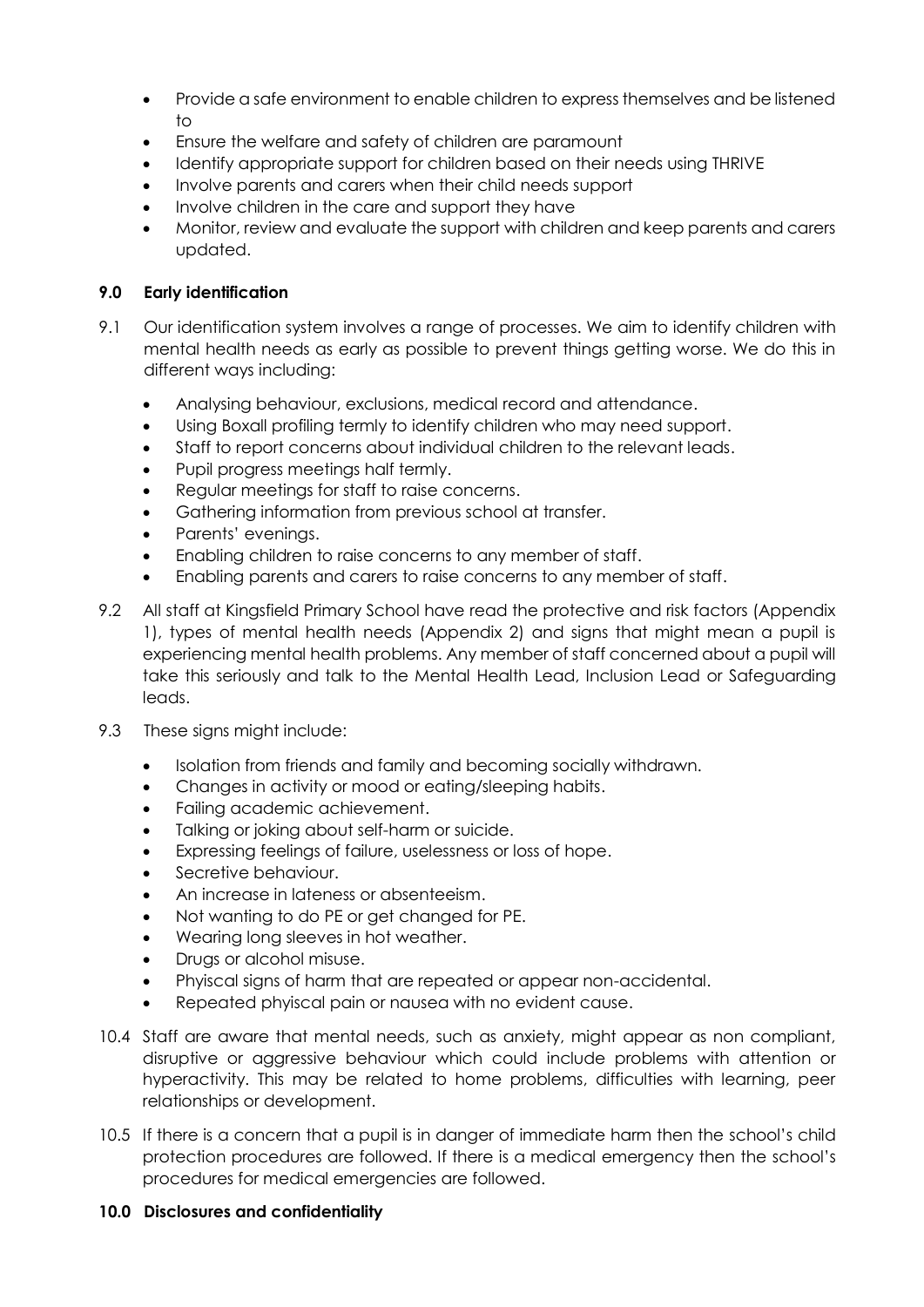11.1 We recognise how important it is that staff are calm, supportive and non-judgemental to children who disclose a concern about themselves or a friend. The emotional and physical safety of our children is paramount and staff listen rather than advise. Staff make it clear to children that the concern will be shared with the Inclusion Lead or Safeguarding Lead and recorded, in order to provide appropriate support to the pupil. All disclosures are recorded on myconcern.

#### **11.0 Involving parents and carers**

- 11.1 **Promoting mental health** *-* We recognise the important role parents and carers have in promoting and supporting the mental health and wellbeing of their children, and in particular supporting children who do have mental health needs.
- 11.2 *To support parents and carers:*
	- We provide information and websites on mental health issues and local wellbeing and parenting programmes, which can be accessed on the school website. The information includes who parents can talk to if they have concerns about their own child or a friend of their child and where parents can access support for themselves.
	- The PSHE curriculum is shared with parents on the school website which includes mental health topics.
- 11.3 **Supporting parents and carers with children with mental health needs** We are aware that parents and carers react in different ways to knowing their child has a mental health problem and we will be sensitive and supportive. We also aim to reassure by explaining that mental health problems are common, that the school has experience of working with similar issues and that help and advice are available.
- 11.4 When a concern has been raised, the school will:
	- Contact parents and carers and meet with them.
	- Offer information to take away and places to seek further information.
	- Be available for follow up calls.
	- Make a record of the meeting.
	- Agree a mental health Individual Care Plan including clear next steps.
	- Discuss how the parents and carers can support their child.
	- Keep parents and carers up to date and fully informed of decisions about the support and interventions provided.
- 11.5 Parents and carers will always be informed if their child is at risk of danger and children may choose to tell their parents and carers themselves. We give children the option of informing their parents and carers about their mental health needs for themselves or of accompanying and supporting them to do so.
- 11.6 We make every effort to support parents and carers to access services where appropriate. Our primary concern is the children, and in the rare event that parents and carers are not accessing services we will seek advice from the Local Authority. We also provide information for parents and carers to access support for their own mental health needs.

#### **12.0 Monitoring and review**

12.1 This policy will be reviewed every two years.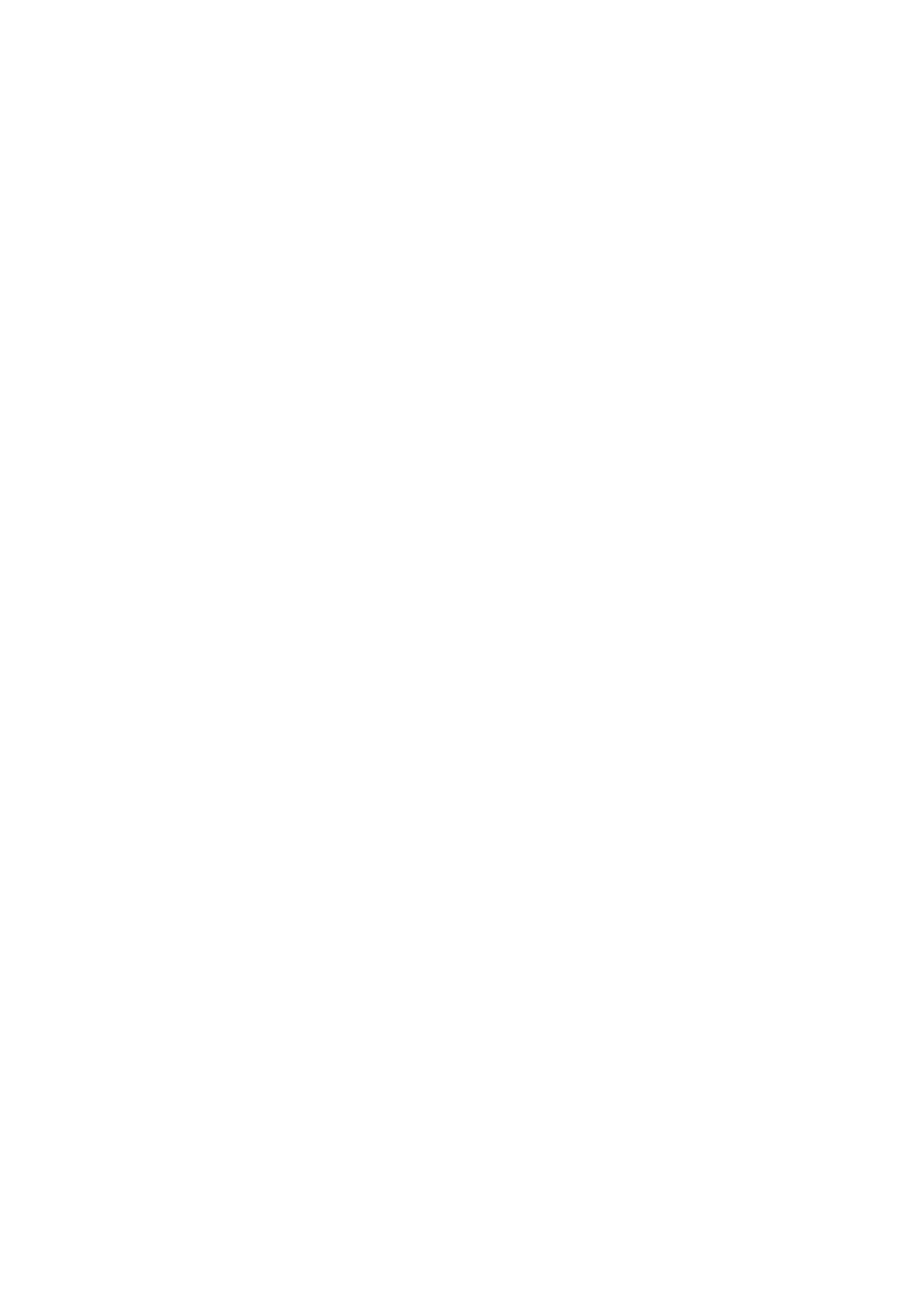#### **Appendix 1**

| Protective and Risk factors (adapted from Mental Health and Behvaiour DfE March 2016) |  |  |
|---------------------------------------------------------------------------------------|--|--|
|---------------------------------------------------------------------------------------|--|--|

|                     | <b>Risk factors</b>                                                                                                                                                                                                                                                                                                                                                                                                                                                                                                                                                    | Protective factors                                                                                                                                                                                                                                                                                                                                                                                                                            |
|---------------------|------------------------------------------------------------------------------------------------------------------------------------------------------------------------------------------------------------------------------------------------------------------------------------------------------------------------------------------------------------------------------------------------------------------------------------------------------------------------------------------------------------------------------------------------------------------------|-----------------------------------------------------------------------------------------------------------------------------------------------------------------------------------------------------------------------------------------------------------------------------------------------------------------------------------------------------------------------------------------------------------------------------------------------|
| In the Child        | Genetic influences<br>$\bullet$<br>Specific development delay<br>$\bullet$<br>Communication difficulties<br>$\bullet$<br>Physical illness<br>$\bullet$<br>Academic failure<br>Low self-esteem<br>SEND                                                                                                                                                                                                                                                                                                                                                                  | Being female (in younger children)<br>$\bullet$<br>Secure attachment experience<br>$\bullet$<br>Outgoing temperament as an infant<br>$\bullet$<br>Good communication skills, sociability<br>$\bullet$<br>Being a planner and having a belief in<br>$\bullet$<br>control<br>Humour<br>$\bullet$<br>Problem solving skills and a positive<br>attitude<br>Experiences of success and achievement<br>Faith or spirituality<br>Capacity to reflect |
| In the Family       | Overt parental conflict<br>including domestic violence<br>Family breakdown (including<br>where children are taken into<br>care or adopted)<br>Inconsistent or unclear<br>discipline<br>Hostile and rejecting<br>relationships<br>Failure to adapt to a child's<br>changing needs<br>Physical, sexual, emotional<br>abuse or neglect<br>Inconsistent or unclear<br>discipline<br>Hostile and rejecting<br>relationships<br>Parental psychiatric illness<br>Parental criminality, alcoholism<br>or personality disorder<br>Death or loss-including loss of<br>friendship | At least one good parent-child<br>relationship (or one supportive adult)<br>Affection<br>$\bullet$<br>Clear, consistent discipline<br>$\bullet$<br>Support for education<br>$\bullet$<br>Supportive long term<br>relationship or the absence of severe<br>discord                                                                                                                                                                             |
| In the School       | <b>Bullying</b><br>$\bullet$<br>Discrimination<br>Breakdown in or lack of<br>positive friendships<br>Negative peer influences<br>Peer pressure<br>Poor pupil to teacher<br>relationships                                                                                                                                                                                                                                                                                                                                                                               | Clear policies on behaviour and bullying<br>$\bullet$<br>'Open door' policy for children to raise<br>problems<br>A whole school approach to promoting<br>good mental health<br>Positive classroom management<br>A sense of belonging<br>Positive peer influences                                                                                                                                                                              |
| In the<br>Community | Socio-economic disadvantage<br>$\bullet$<br>Homelessness<br>$\bullet$<br>Disaster, accidents, war or<br>$\bullet$<br>other overwhelming events<br>Discrimination<br>٠<br>Other significant life events                                                                                                                                                                                                                                                                                                                                                                 | Wider supportive network<br>$\bullet$<br>Good housing<br>$\bullet$<br>High standard of living<br>High morale school with positive policies<br>for behaviour, attitudes and anti-bullying<br>Opportunities for valued social roles<br>٠<br>Range of sport/leisure                                                                                                                                                                              |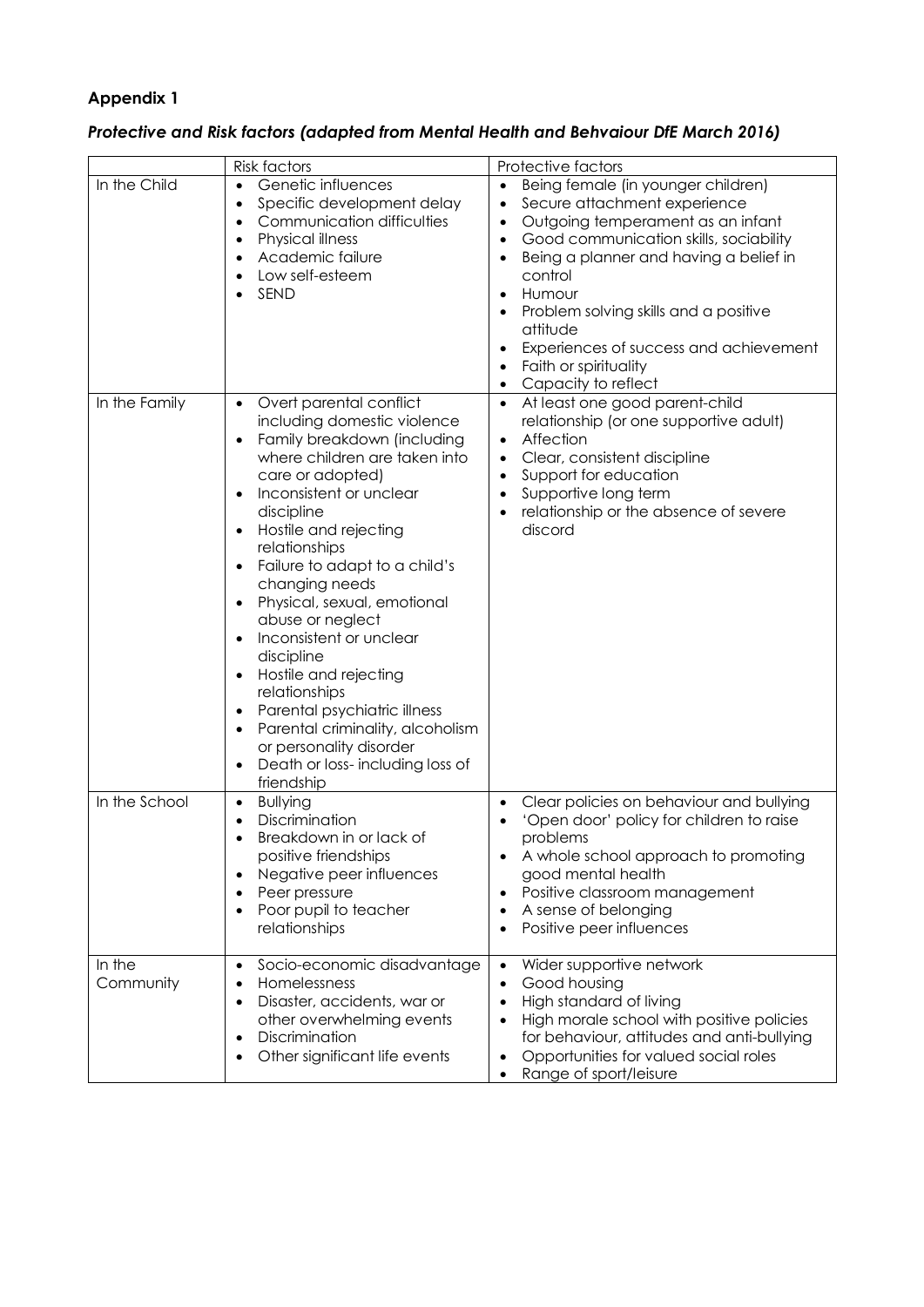#### **Appendix 2**

#### *Specific mental health needs most commonly seen in school-aged children*

For information see Annex C Main Types of Mental Health Needs

Mental Health and Behaviour in School DfE March 2016

<https://www.gov.uk/government/publications/mental-health-and-behaviour-in-schools--2>

Annex C includes definitions, signs and symptoms and suggested interventions for

- Anxiety (including panic attacks, phobias and Obsessive Compulsive Disorder OCD)
- Depression
- Eating Disorders
- Substance Misuse
- Self-Harm